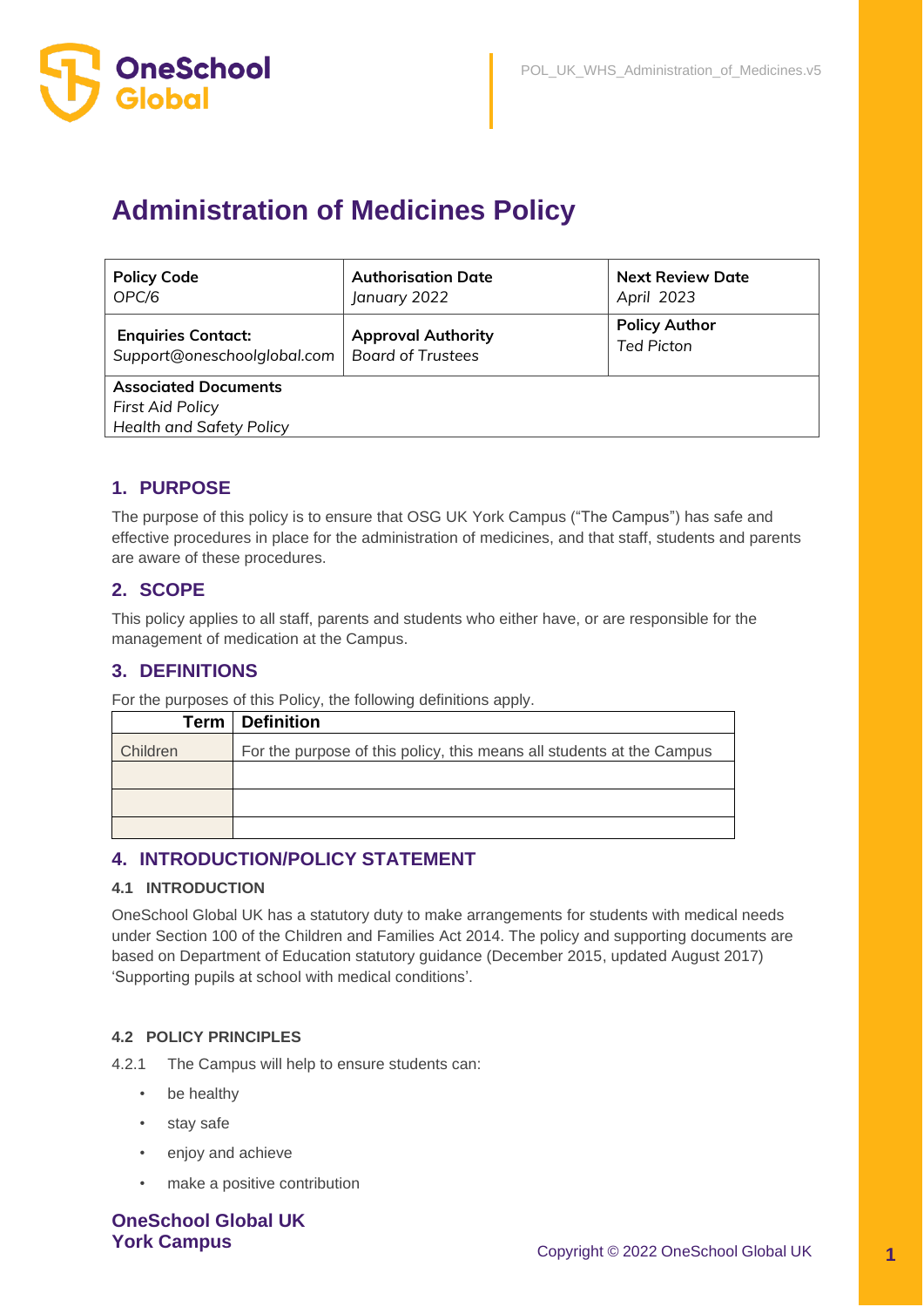

achieve economic well-being

- 4.2.2 The Campus ensures all staff understand their duty of care to children and young people in the event of an emergency.
- 4.2.3 Staff receive on-going training and are regularly updated on the impact medical conditions can have on students. The training agenda is based on a review of current healthcare plans.
- 4.2.4 All staff feel confident in knowing what to do in an emergency.
- 4.2.5 All staff understand that certain medical conditions are serious and can be potentially life threatening, particularly if ill managed or misunderstood.
- 4.2.6 All staff understand the common medical conditions that affect children at this Campus.
- 4.2.7 Campus Principals should ensure that their school's policy is effectively implemented with partners.
- 4.2.8 Although administering medicines is not part of teachers' professional duties, staff take into account the needs of students with medical conditions that they teach. Students with an Individual Healthcare Plan will have this identified on 'Quick Links' on SIMs to ensure staff awareness.

#### **5. PROCEDURES**

The Campus will follow procedures set out in the Health & Safety Policy for supporting students with medical needs and will utilise the associated forms

#### **5.1 ADMINISTRATION OF MEDICATION**

- 5.1.1 The Campus understands the importance of taking the medication as prescribed.
- 5.1.2 All staff understand that there is no legal or contractual duty for any member of staff to administer medication or supervise a student taking medication unless they have been specifically contracted to do so. Where specific training is not required, any member of staff may administer prescribed and non-prescribed medicines to students under the age of 16 with parental consent.
- 5.1.3 OneSchool Global UK are responsible to ensure full insurance and indemnity to staff who administer medicines. The insurance policy includes liability cover.
- 5.1.4 Administration of medication which is defined as a controlled drug (even if the student can administer themselves) should be done under the supervision of a member of staff.
- 5.1.5 A student under 16 should never be given medicine containing aspirin unless prescribed by a doctor. Medication, e.g. for pain relief, should never be administered without first checking maximum dosages and when the previous dose was taken.

#### 5.2 **STORAGE OF MEDICATION**

- 5.2.1 Safe storage emergency medication such as Adrenaline Auto-Injector pens (EpiPens)
- Emergency medication is readily available to students who require it at all times during the Campus day. If the emergency medication is a controlled drug and needs to be locked up, the keys are readily available in the Administration Office. The Administration team have access.
- All students carry their own Adrenaline Auto-injector pens at all times and a spare kept in the medication cupboard in Administration.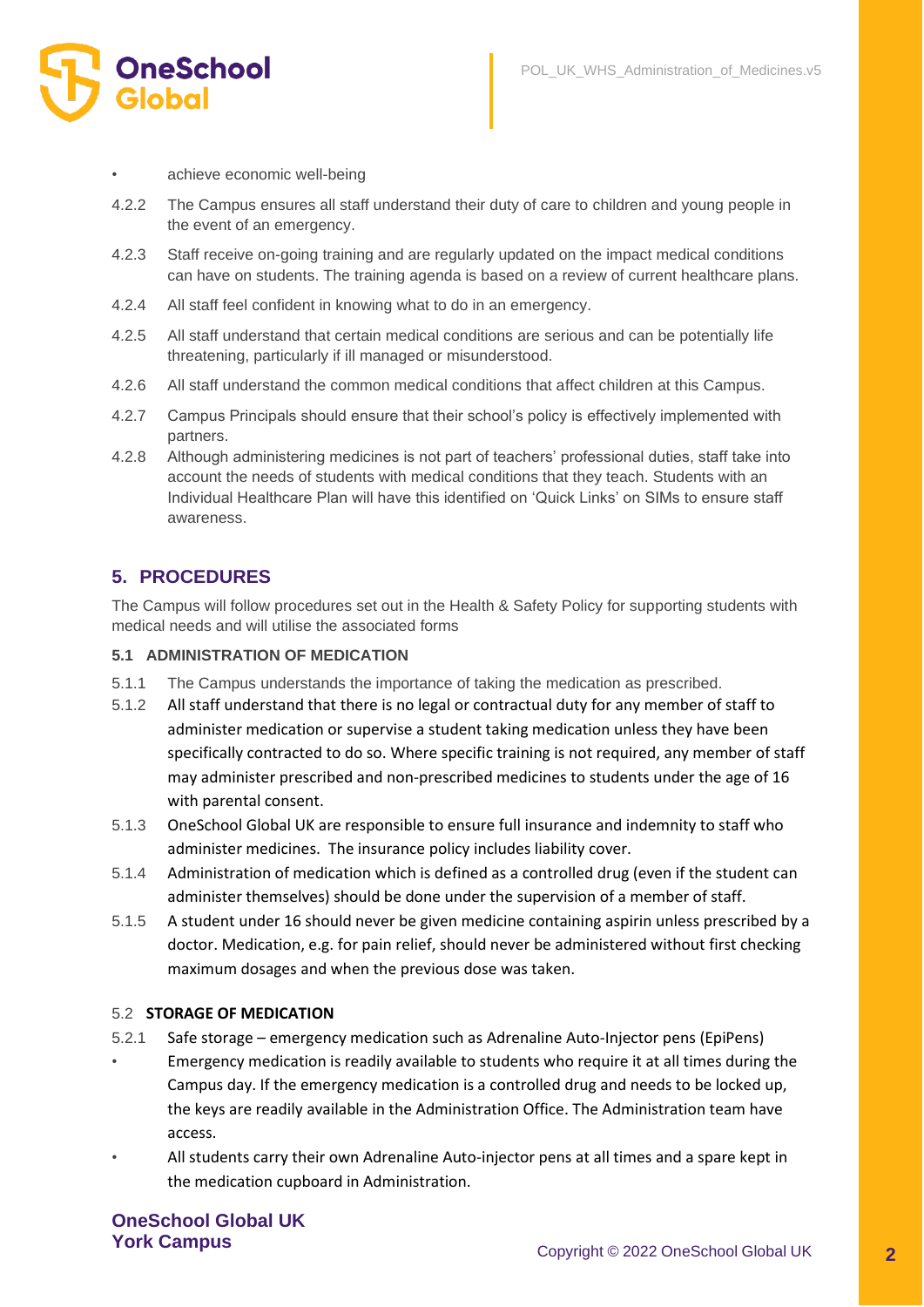- Students are reminded to carry their emergency medication with them.
- 5.2.2 Safe storage non-emergency medication
- All non-emergency medication is kept in a lockable cupboard in the First Aid room
- Students with medical conditions know where their medication is stored and how to access it.
- Staff ensure that medication is only accessible to those for whom it is prescribed.
- A student who has been prescribed a controlled drug may legally have it in their possession if they are competent to do so, but passing it to another child for use is an offence. Monitoring arrangements may be necessary.
- 5.2.3 Safe storage general

**OneSchool** 

- Ms Young ensures the correct storage of medication at Campus.
- Three times a year Ms Young checks the expiry dates for all medication stored at Campus.
- Ms Young along with the parents of students with medical conditions, ensures that all emergency and non-emergency medication brought into Campus is in the original container (except insulin) and clearly labelled with the student's name, the name and dose of medication and the frequency of dose. This includes all medication that students carry themselves.
- Some medication may need to be refrigerated. All refrigerated medication is stored in an airtight container and is clearly labelled. This is in a secure area, inaccessible to unsupervised students.
- It is the parent's responsibility to ensure new and in date medication comes into Campus on the first day of the new academic year.

#### 5.3 **IN AN EMERGENCY**

- 5.3.1 Relevant staff understand and are updated in what to do in an emergency for the most common serious medical conditions at this Campus.
- 5.3.2 In an emergency situation Campus staff are required under common law duty of care to act like any reasonably prudent parent/carer. This may include administering medication.
- 5.3.3 This Campus uses Individual Healthcare Plans to inform the appropriate staff (including supply teachers and support staff) of students with complex health needs in their care who may need emergency help. Supply staff are briefed on entry to the Campus; when undertaking their commissioned duties.
- 5.3.4 In the event of a student with an Individual Healthcare Plan needing to be taken to hospital, the Campus will ensure that a copy of the plan is provided for the hospital.
- 5.3.5 Information in Individual Healthcare Plans is also used to support transitional arrangements to another Campus and/or re-integration.
- 5.3.6 If a student needs to be taken to hospital, a member of staff will always accompany them and will stay with them until a parent arrives. This Campus will try to ensure that the staff member will be one the student knows. The staff member concerned should inform a member of the campus's senior leadership team.
- 5.3.7 All students with medical conditions should have easy access to their emergency medication. Items such as inhalers and Adrenaline Auto-injector pens are held by the student who must take the responsibility to have it to hand at all times.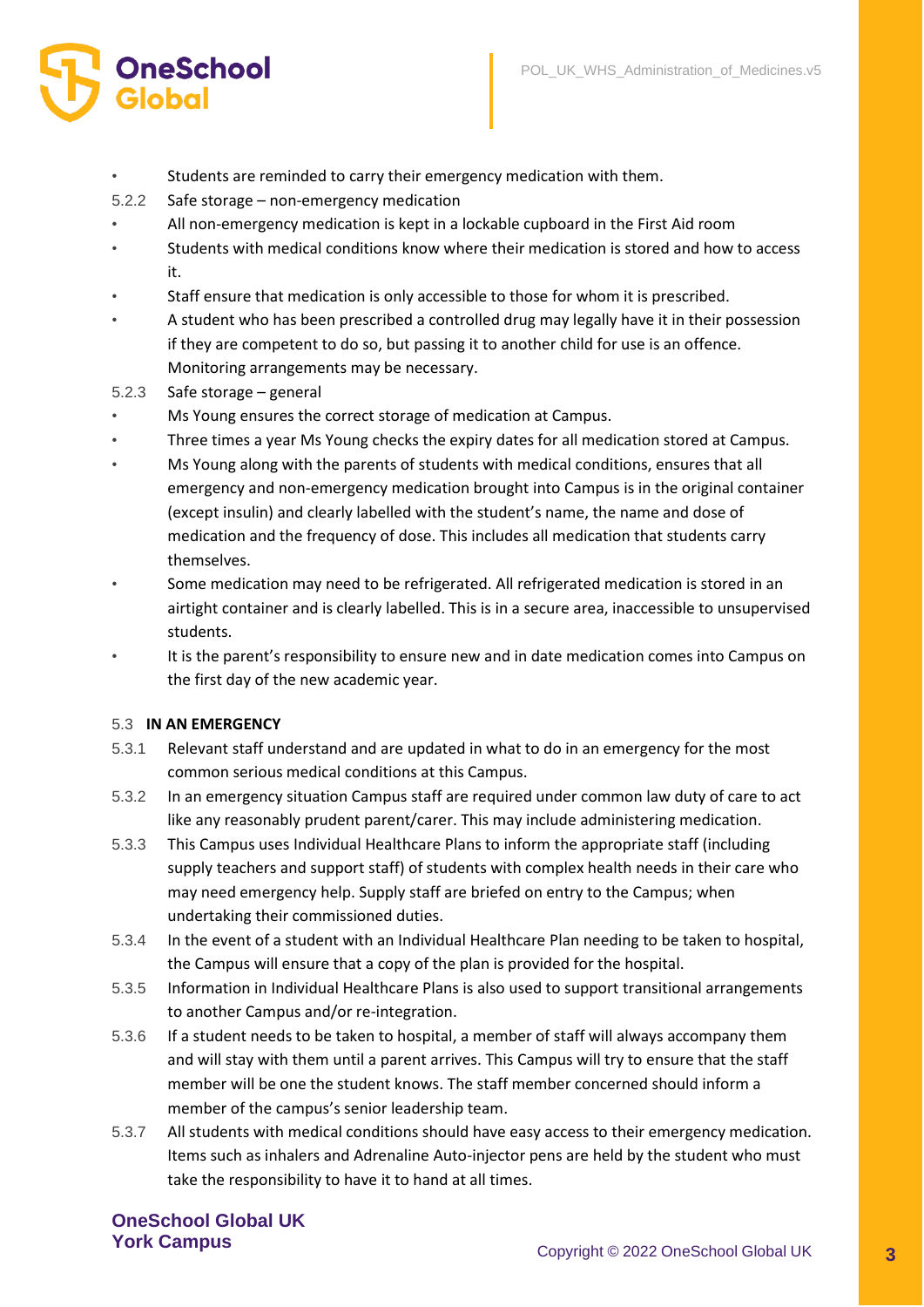

- 5.3.8 Where a student has been prescribed an inhaler or Adrenaline Auto-injector pen, the campus gain consent from parents (see Appendix 3) for the use of the campus owned inhaler or Adrenaline Auto-injector pen if the student cannot locate their own in an emergency
- 5.3.9 Students are encouraged to administer their own emergency medication (e.g. Adrenaline Auto-injector pens) where possible and should carry it with them at all times unless it is a controlled drug as defined in the Misuse of Drugs Act 1971. This also applies to any off-site visits.
- 5.3.10 Students are encouraged to keep spare supplies of emergency medication in the medication cupboard in the Administration room and the First Aid Room (fridge)
- 5.3.11 Schools may administer their "spare" adrenaline auto-injector (AAI), obtained, without prescription, for use in emergencies, if available, but only to a pupil at risk of anaphylaxis, where both medical authorisation and written parental consent for use of the spare AAI has been provided.
- 5.3.12 From 1st October 2014 the Human Medicines (Amendment) (No. 2) Regulations 2014 will allow schools to buy salbutamol inhalers, without a prescription, for use in emergencies.
- 5.3.13 The emergency salbutamol inhaler should only be used by children, for whom written parental consent for use of the emergency inhaler has been given, who have either been diagnosed with asthma and prescribed an inhaler, or who have been prescribed an inhaler as reliever medication.
- 5.3.14 The inhaler can be used if the student's prescribed inhaler is not available (for example, because it is broken, or empty).
- 5.3.15 For off-site activities, a risk assessment is undertaken to ensure students needing medication still have access and a staff member is named as the responsible lead. The risk assessment also helps to identify any reasonable adjustments that need to be made.

#### 5.4 **MONITORING OF INDIVIDUAL HEALTHCARE PLANS**

- 5.4.1 Campus Principals have overall responsibility for the development of individual healthcare plans.
- 5.4.2 This Campus uses Individual Healthcare Plans to record important details about individual children's medical needs at Campus, their triggers, signs, symptoms, medication and other treatments. Further documentation can be attached to the Individual Healthcare Plan if required.
- 5.4.3 The procedure for the management of individual healthcare plans is set out in the Health & Safety Policy.
- 5.4.4 If a student has a short-term medical condition that requires medication during Campus hours, a medication form plus explanation is sent to the student's parents to complete (Appendix 2).
- 5.4.5 The parents, healthcare professional and student with a medical condition, are asked to fill out the student's Individual Healthcare Plan together. Parents then return these completed forms to the Campus.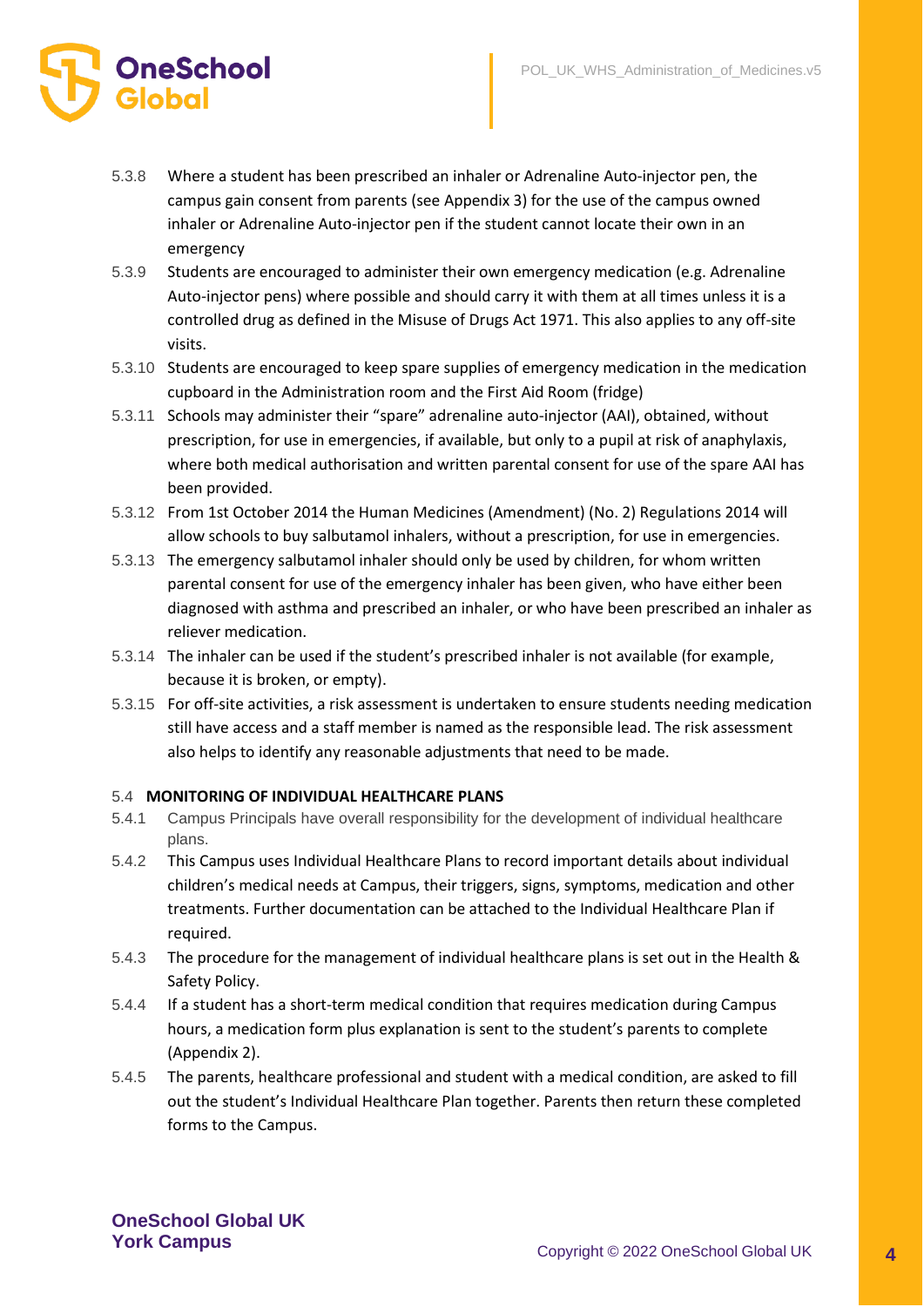

- 5.4.6 This Campus ensures that a relevant member of Campus staff is also present, if required to help draw up an Individual Healthcare Plan for students with complex healthcare or educational needs.
- 5.4.7 Individual Healthcare Plans are used by this Campus to:
- Inform the appropriate staff and supply teachers about the individual needs of a student with a medical condition in their care.
- Remind students with medical conditions to take their medication when they need to and, if appropriate, remind them to keep their emergency medication with them at all times.
- Identify common or important individual triggers for students with medical conditions at Campus that bring on symptoms and can cause emergencies. This Campus uses this information to help reduce the impact of common triggers.
- Ensure that all medication stored at Campus is within the expiry date.
- Ensure this Campus's local emergency care services have a timely and accurate summary of a student's current medical management and healthcare in the event of an emergency.
- Remind parents of students with medical conditions to ensure that any medication kept at Campus for their child is within its expiry dates. This includes spare medication.
- At review identify changing needs for staff training.
- 5.4.8 Where the child has a special educational need identified in a statement or EHC plan, the individual healthcare plan should be linked to or become part of that statement or EHC plan.

#### 5.5 **UNACCEPTABLE PRACTICE**

5.5.1 Our staff recognise that it is not acceptable practice to:

- Prevent children from easily accessing their inhalers and medication and administering their medication when and where necessary.
- Assume that every child with the same condition requires the same treatment.
- Ignore the views of the child or their parents; or ignore medical evidence or opinion (although this may be challenged).
- Send children with medical conditions home frequently or prevent them from staying for normal Campus activities, including lunch, unless this is specified in their individual healthcare plans.
- If the child becomes ill, send them to the Campus office or medical room unaccompanied or with someone unsuitable.
- Penalise children for their attendance record if their absences are related to their medical condition, e.g. hospital appointments.
- Prevent students from drinking, eating or taking toilet or other breaks whenever they need to in order to manage their medical condition effectively.
- Require parents, or otherwise make them feel obliged, to attend Campus to administer medication or provide medical support to their child, including with toileting issues.
- Prevent children from participating or create unnecessary barriers to children participating in any aspect of Campus life, including Campus trips, e.g. by requiring parents to accompany the child.

#### 5.6 **COMPLAINTS**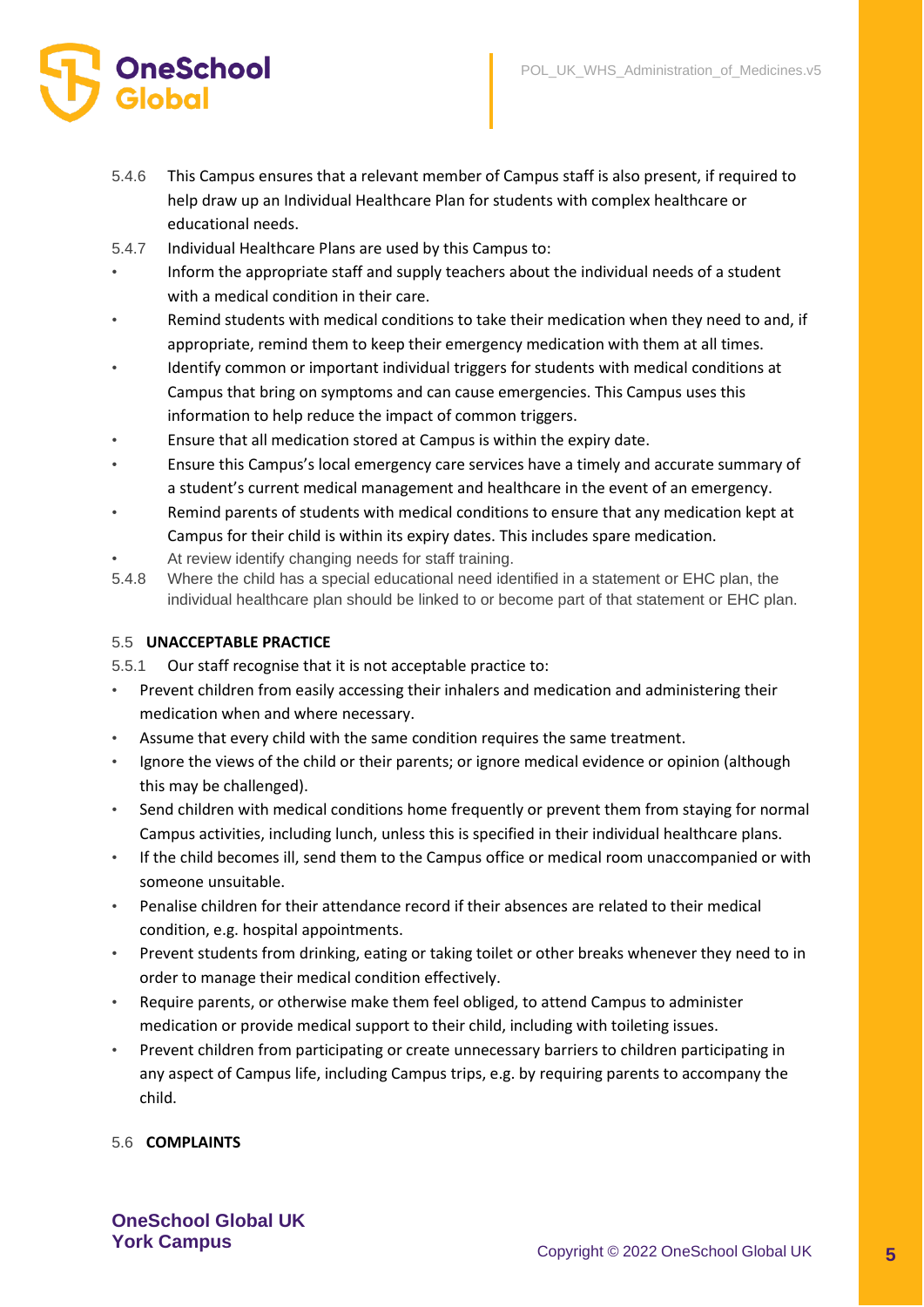

5.6.1 Complaints about this policy and/or procedures should be dealt with in accordance with the Campus' published Complaints Policy.

### **4 GUIDELINES**

- [Guidance on the use of adrenaline auto-injectors in Schools](https://assets.publishing.service.gov.uk/government/uploads/system/uploads/attachment_data/file/645476/Adrenaline_auto_injectors_in_schools.pdf) September 2017
- [Supporting pupils at Campus with medical conditions](https://assets.publishing.service.gov.uk/government/uploads/system/uploads/attachment_data/file/803956/supporting-pupils-at-school-with-medical-conditions.pdf) December 2015, updated August 2017
- [Guidance on the use of emergency salbutamol inhalers in schools March 2015](https://assets.publishing.service.gov.uk/government/uploads/system/uploads/attachment_data/file/416468/emergency_inhalers_in_schools.pdf)
- [Section 100 of the Children and Families Act 2014.](http://www.legislation.gov.uk/ukpga/2014/6/section/100/enacted)

### **5 ASSOCIATED DOCUMENTS**

- **First Aid Policy**
- Health and Safety Policy

### **6 ATTACHMENTS**

- Appendix 1 Monitoring of an Individual Healthcare Plan
- Appendix 2 Individual Healthcare Plan Form
- Appendix 3 Asthma Consent Form for Emergency
- Appendix 4 Parental Agreement for Campus to administer medicines
- Appendix 5 Record of Medication Administered on Campus
- Appendix 6 Request for a Student to carry their own Medication
- Appendix 7 Staff training record administration of medical treatment
- Appendix 8a Guidelines for administration of rectal diazepam in epilepsy
- Appendix 8b Record of use of rectal diazepam
- Appendix 9 Contacting Emergency Services
- Appendix 10 Timeline by term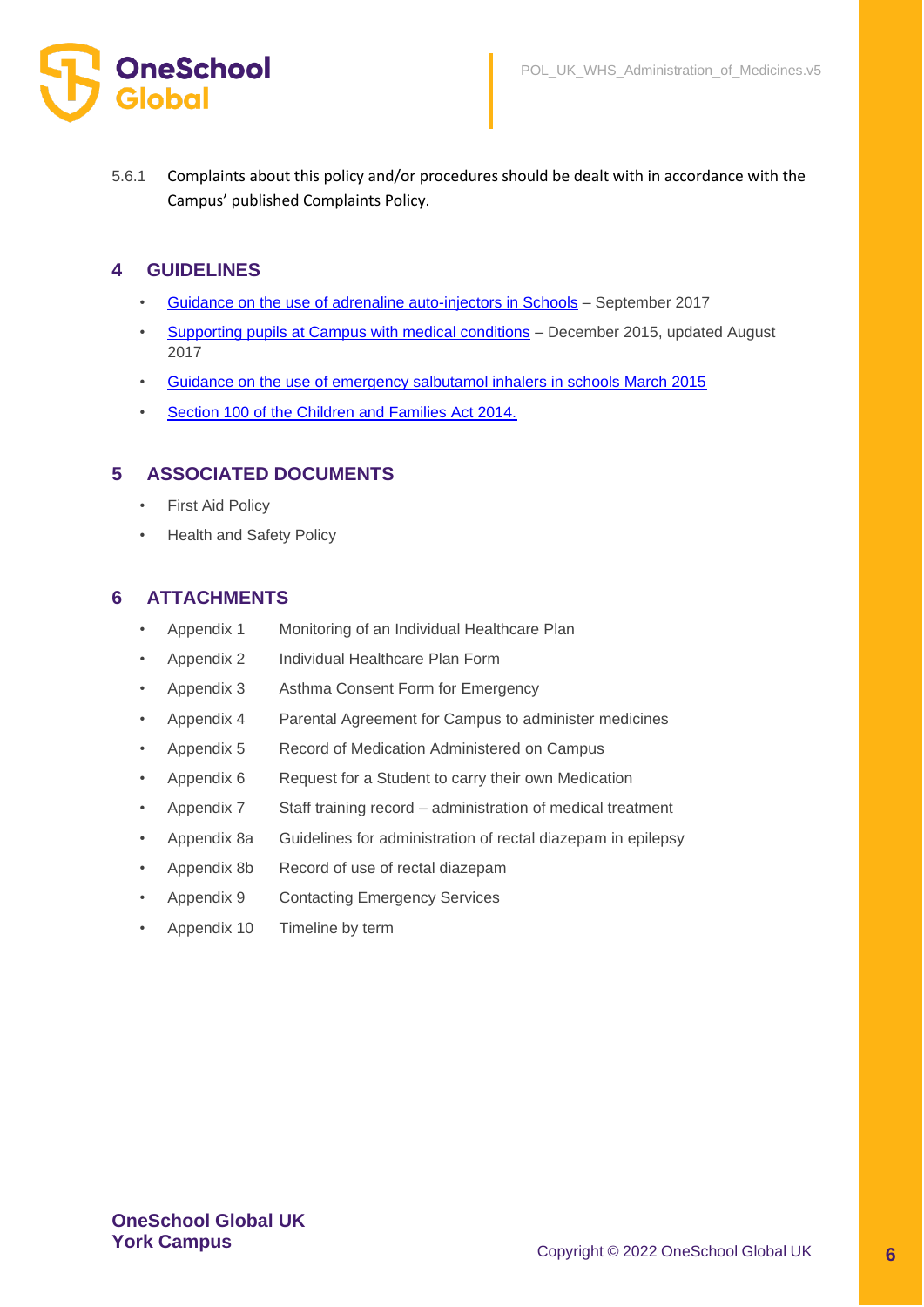



## **Appendix 1 Monitoring of an Individual Healthcare Plan**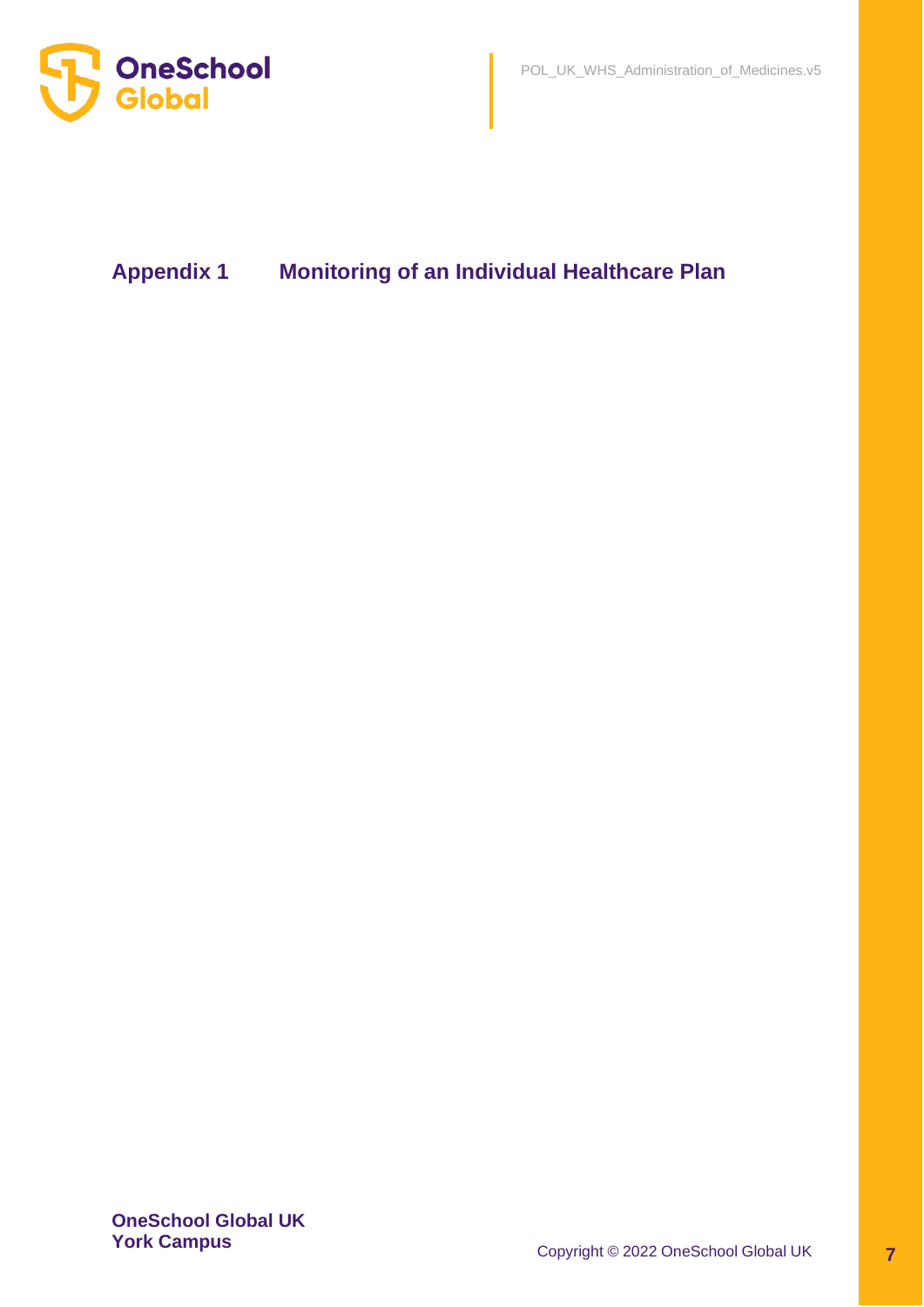

### **VERSION CONTROL**

**OneSchool** 

**OneSchool Global UK**